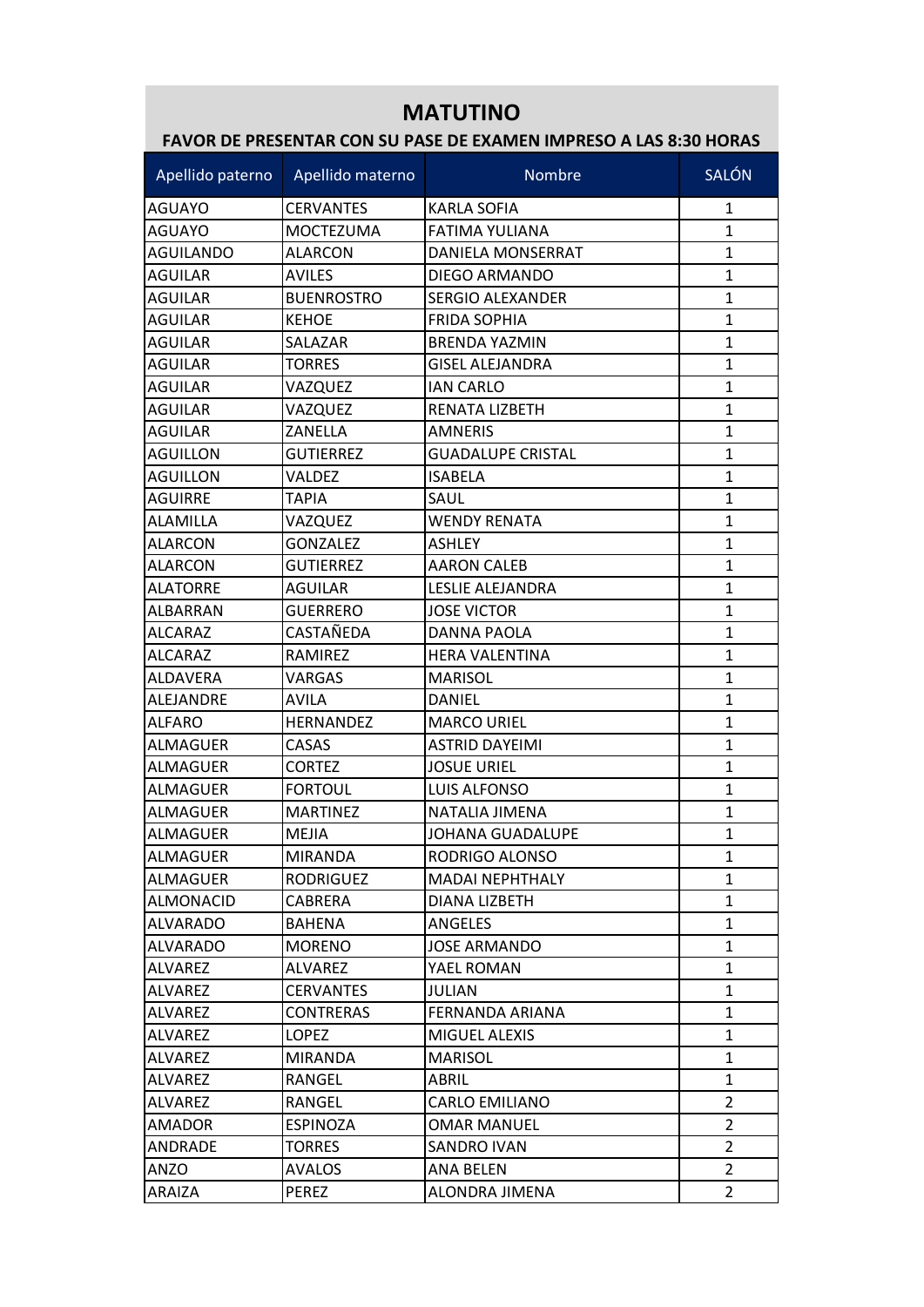| ARANDA            | <b>GODINEZ</b>     | <b>KEVIN AMIR</b>        | 2              |
|-------------------|--------------------|--------------------------|----------------|
| ARELLANO          | ROMERO             | <b>CECILIA VIANNEY</b>   | $\overline{2}$ |
| ARREDONDO         | <b>GODINEZ</b>     | KARLA NAYELI             | $\overline{2}$ |
| ARREDONDO         | <b>LIRA</b>        | LAURA JIMENA             | $\overline{2}$ |
| ARREDONDO         | <b>RAMIREZ</b>     | TANIA FERNANDA           | $\overline{2}$ |
| ARREDONDO         | <b>RAMOS</b>       | <b>GERSON JOSEF</b>      | $\overline{2}$ |
| ARREDONDO         | <b>RENDON</b>      | OSWALDO ALEJANDRO        | $\overline{2}$ |
| ARRIAGA           | <b>MARTINEZ</b>    | CITLALLI MARIA JOSE      | $\overline{2}$ |
| ARTEAGA           | CRUZ               | LUIS MANUEL              | $\overline{2}$ |
| ARTEAGA           | <b>EXIGA</b>       | <b>MARELY SARAHI</b>     | $\overline{2}$ |
| ARVIZU            | ARREDONDO          | <b>CITLALI GUADALUPE</b> | $\overline{2}$ |
| ARVIZU            | <b>GONZALEZ</b>    | EDUARDO GEOVANI          | $\overline{2}$ |
| <b>AVALOS</b>     | BARRAGAN           | <b>AZUL MONSERRAT</b>    | $\overline{2}$ |
| AVALOS            | <b>BUENROSTRO</b>  | DIANA LAURA ROMINA       | $\overline{2}$ |
| <b>AVALOS</b>     | <b>GUERRA</b>      | JESUS ALEJANDRO          | $\overline{2}$ |
| <b>AVALOS</b>     | <b>GUTIERREZ</b>   | <b>CRISTY TERESA</b>     | $\overline{2}$ |
| <b>AVILA</b>      | RANGEL             | <b>JOHAN ROMAN</b>       | $\overline{2}$ |
| AVILÉS            | VÁZQUEZ            | <b>JUAN FERNANDO</b>     | $\overline{2}$ |
| AYALA             | <b>RIVAS</b>       | <b>JOSE LUIS</b>         | $\overline{2}$ |
| AZPEITIA          | GARCIA             | MARIANA GUADALUPE        | $\overline{2}$ |
| BALANZAR          | SALAZAR            | ALEXA                    | $\overline{2}$ |
| <b>BALDERAS</b>   | <b>PADRON</b>      | YAZMIN ELIZABETH         | $\overline{2}$ |
| <b>BALDERAS</b>   | SIERRA             | DIANA GUADALUPE          | $\overline{2}$ |
| <b>BARAJAS</b>    | <b>BARCENAS</b>    | <b>IDALYS YITHZEL</b>    | $\overline{2}$ |
| <b>BARAJAS</b>    | <b>MUÑOZ</b>       | FATIMA ESMERALDA         | $\overline{2}$ |
|                   |                    |                          |                |
| <b>BARAJAS</b>    | <b>RODRIGUEZ</b>   | <b>JOSE MIGUEL</b>       | $\overline{2}$ |
| <b>BARCENAS</b>   | CASTAÑEDA          | ANNA MARLENE GUADALUPE   | $\overline{2}$ |
| <b>BARCENAS</b>   | HERNANDEZ          | ANGEL RICARDO            | $\overline{2}$ |
| <b>BARCENAS</b>   | <b>HURTADO</b>     | <b>GAEL ALEXANDER</b>    | $\overline{2}$ |
| <b>BARCENAS</b>   | <b>JUAREZ</b>      | ARUMI DE LA LUZ          | $\overline{2}$ |
| <b>BARCENAS</b>   | JUAREZ             | <b>HORACIO SALOMON</b>   | $\overline{2}$ |
| <b>BARCENAS</b>   | LUNA               | <b>RAFAEL</b>            | 2              |
| <b>BARCENAS</b>   | VARGAS             | MILENA REGINA            | 2              |
| <b>BARRIENTOS</b> | <b>BARRON</b>      | <b>CESAR ARNULFO</b>     | $\overline{2}$ |
| <b>BARRIENTOS</b> | <b>BUENRROSTRO</b> | <b>JESUS GERARDO</b>     | $\overline{2}$ |
| <b>BARRIENTOS</b> | CANO               | <b>ISRAEL</b>            | 3              |
| <b>BARRIENTOS</b> | <b>LANDEROS</b>    | CAROLINA                 | 3              |
| <b>BARRIENTOS</b> | <b>PERALES</b>     | FERNANDA                 | 3              |
| <b>BARRON</b>     | <b>MORIN</b>       | <b>GIANNI ALESSANDRO</b> | 3              |
| <b>BASTIDA</b>    | CARRILLO           | MIRIAM LIZBETH           | 3              |
| <b>BAUTISTA</b>   | <b>ALARCON</b>     | <b>JESUS HUMBERTO</b>    | 3              |
| <b>BAUTISTA</b>   | <b>PADRON</b>      | <b>IAN ANTONIO</b>       | 3              |
| <b>BECERRA</b>    | RAMIREZ            | <b>JOANA GUADALUPE</b>   | 3              |
| <b>BELTRAN</b>    | <b>VILLEGAS</b>    | <b>JESUS FERNANDO</b>    | 3              |
| <b>BETANCOURT</b> | RANGEL             | YARETZI ARLETTE          | 3              |
| <b>BOCANEGRA</b>  | <b>LANDEROS</b>    | <b>ALVARO</b>            | 3              |
| <b>BOCANEGRA</b>  | <b>RIVAS</b>       | <b>KAROL MARIA JOSE</b>  | 3              |
| <b>BRIONES</b>    | <b>GARCIA</b>      | <b>LIZETH</b>            | 3              |
| <b>BRIONES</b>    | LOYOLA             | <b>SERGIO ANTONIO</b>    | 3              |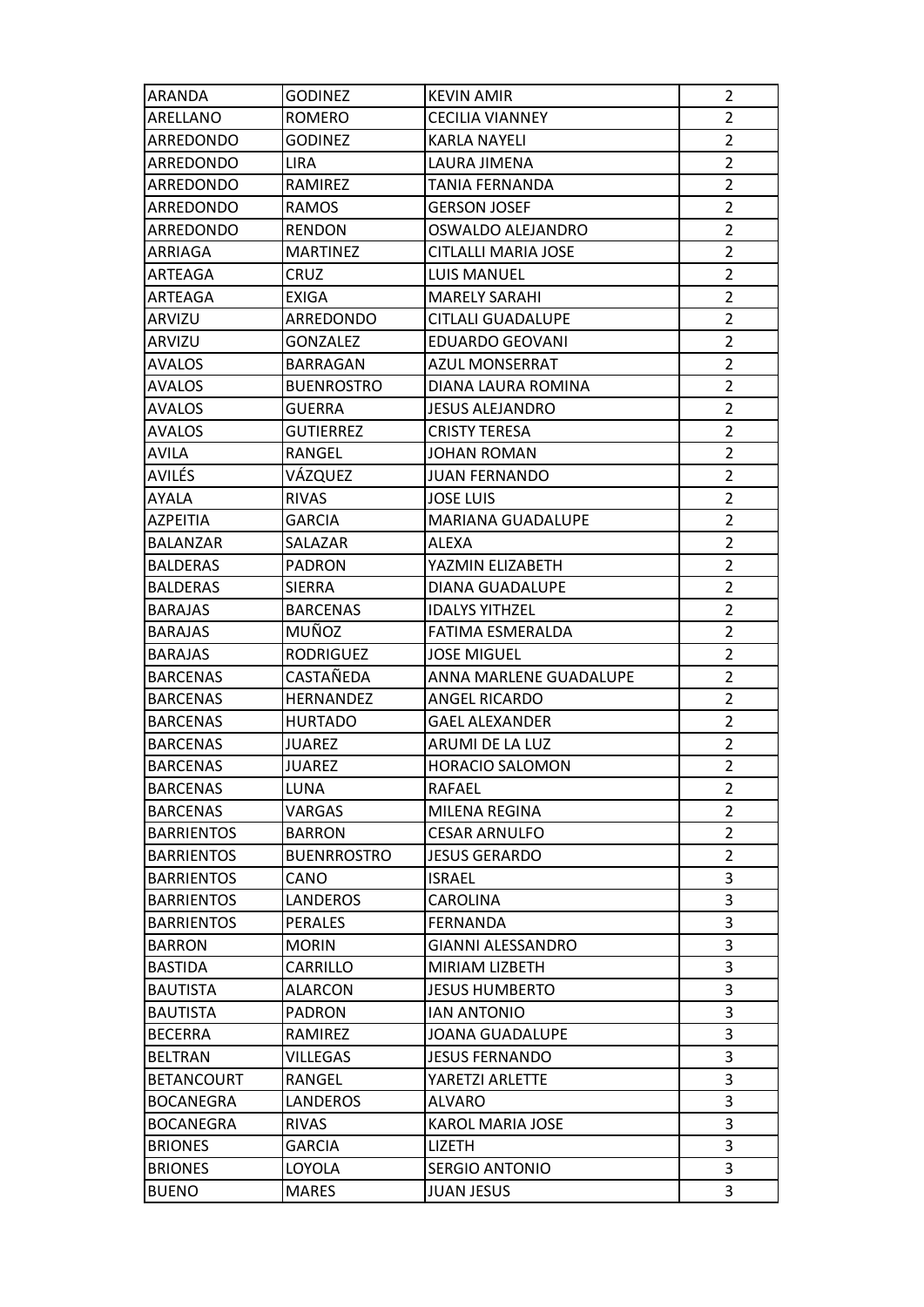| <b>BUENROSTRO</b> | <b>HERNANDEZ</b>  | ARIADNA SOFIA             | 3 |
|-------------------|-------------------|---------------------------|---|
| <b>BUENROSTRO</b> | <b>RODRIGUEZ</b>  | <b>OSCAR ANTONIO</b>      | 3 |
| <b>BUENROSTRO</b> | <b>TORRES</b>     | <b>LUIS MATEO</b>         | 3 |
| <b>BUENROSTRO</b> | <b>TORRES</b>     | VALERIA                   | 3 |
| CABALLERO         | <b>HERMOSILLO</b> | <b>LEONARDO ANGEL</b>     | 3 |
| CABRERA           | <b>BALDERAS</b>   | KARLA ADRIANA             | 3 |
| CABRERA           | <b>CUELLAR</b>    | <b>JULIO ALAN</b>         | 3 |
| <b>CABRERA</b>    | <b>MARTINEZ</b>   | <b>DULCE GUADALUPE</b>    | 3 |
| CABRERA           | <b>MENDEZ</b>     | DANIELA                   | 3 |
| <b>CABRERA</b>    | RODRIGUEZ         | <b>MINERVA</b>            | 3 |
| CABRERA           | VELAZQUEZ         | <b>JORGE ALEJANDRO</b>    | 3 |
| CALZADA           | <b>GUERRA</b>     | ORLANDO OMAR              | 3 |
| CAMACHO           | ALAMILLA          | ALONDRA CITLALI           | 3 |
| CAMACHO           | <b>DEANDA</b>     | <b>SOPHIA</b>             | 3 |
| CAMARENA          | <b>RODRIGUEZ</b>  | LLUVIA ALONDRA            | 3 |
| CAMARILLO         | CABRERA           | <b>MARITZA VIANEY</b>     | 3 |
| CAMARILLO         | <b>JIMENEZ</b>    | <b>MAYRIN ALEJANDRA</b>   | 3 |
| <b>CAMPOS</b>     | ALBERTO           | <b>BRIAN JESUS</b>        | 3 |
| <b>CAMPOS</b>     | <b>NAVARRETE</b>  | <b>ARLETTE CHRISTIALY</b> | 3 |
| CAMPUZANO         | CABRERA           | <b>LESLIE MICHELLE</b>    | 3 |
| CAMPUZANO         | <b>RODRIGUEZ</b>  | <b>JOSE MANUEL</b>        | 3 |
| CANO              | <b>CORDOVA</b>    | CAMILA                    | 3 |
| CANO              | <b>GOMEZ</b>      | OMAR ENRIQUE              | 3 |
| CANO              | <b>GONZALEZ</b>   | <b>MARCO ISRAEL</b>       | 3 |
| CANO              | LOPEZ             | LEONARDO                  | 3 |
| CANO              | VILLEGAS          | MIGUEL ANGEL              | 4 |
| CARDENAS          | <b>GONZALEZ</b>   | <b>RODRIGO</b>            | 4 |
| CARDONA           | <b>GONZALEZ</b>   | LILIANA SARAHI            | 4 |
| CARDONA           | SERNA             | KARLA DANIELA             | 4 |
| CARREON           | GRIFALDO          | REGINA                    | 4 |
| CARRILLO          | GARAY             | <b>HAZEL ATZYN</b>        | 4 |
| CARRILLO          | <b>HERNANDEZ</b>  | <b>BRAYAN MODESTO</b>     | 4 |
| CASTAÑEDA         | DEANDA            | SOFIA CAROLINA            | 4 |
| CASTAÑEDA         | LOZANO            | <b>ANGEL URIEL</b>        | 4 |
| CASTAÑON          | ROMERO            | <b>GISELLE</b>            | 4 |
| CASTAÑON          | ROMERO            | SARAHI                    | 4 |
| <b>CASTILLO</b>   | ANDRADE           | FERNANDA DEL CARMEN       | 4 |
| <b>CASTILLO</b>   | AVILES            | PAOLA DIBANHI             | 4 |
| <b>CASTILLO</b>   | <b>MONTES</b>     | <b>FRANCISCO ANTONIO</b>  | 4 |
| CERNA             | <b>GUERRA</b>     | <b>FABIOLA</b>            | 4 |
| <b>CERVANTES</b>  | ALMAGUER          | SAMANTA                   | 4 |
| <b>CERVANTES</b>  | CANTADOR          | <b>ANGEL SAUL</b>         | 4 |
| <b>CHAVEZ</b>     | LOPEZ             | <b>DIEGO</b>              | 4 |
| <b>COLMENERO</b>  | LOPEZ             | <b>VIANNEY ANYELI</b>     | 4 |
| <b>CONTRERAS</b>  |                   | JASMINE YANET             | 4 |
| <b>CONTRERAS</b>  | <b>GARCIA</b>     | <b>ALONDRA BERENICE</b>   | 4 |
| <b>CONTRERAS</b>  | <b>MONTOYA</b>    | <b>GLORIA NAYLEA</b>      | 4 |
| CONTRERAS         | <b>RIOS</b>       | <b>ERIC ANTONIO</b>       | 4 |
| <b>CONTRERAS</b>  | <b>TORRES</b>     | NOE ALEXANDER             | 4 |
| CORONA            | MATA              | MIRIAM CITLALY            | 4 |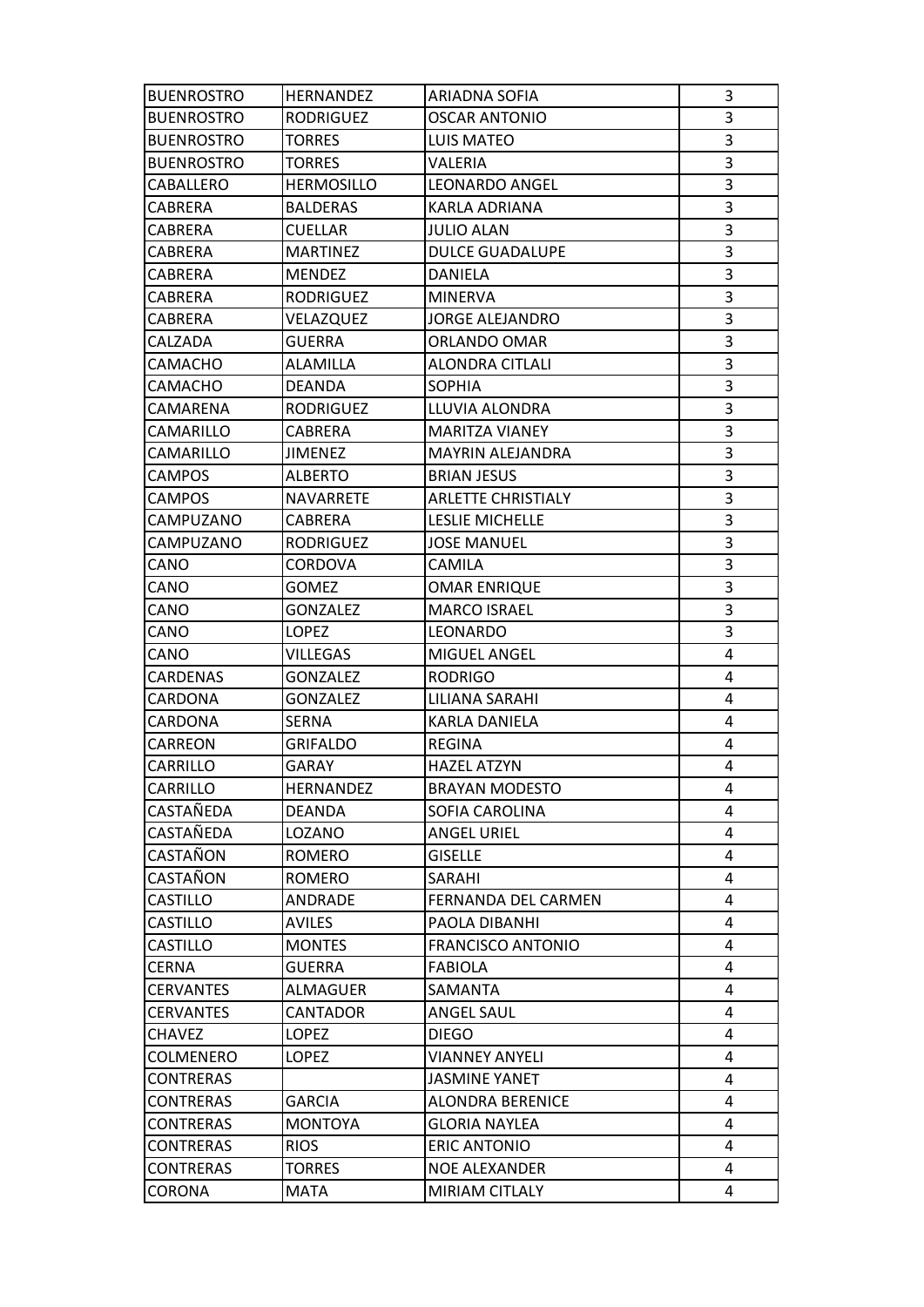| CORONILLA        | <b>PONCE</b>      | <b>ALONSO GAEL</b>        | 4 |
|------------------|-------------------|---------------------------|---|
| <b>CORREA</b>    | <b>ALVAREZ</b>    | <b>GABRIEL ISAI</b>       | 4 |
| <b>CORREA</b>    | AVILA             | <b>GABRIEL ZAID</b>       | 4 |
| <b>CORREA</b>    | <b>BARCENAS</b>   | <b>BRANDON YAEL</b>       | 4 |
| <b>CORREA</b>    | SANCHEZ           | GRISELDA                  | 4 |
| <b>CORTES</b>    | ALVAREZ           | <b>ESTEFANY</b>           | 4 |
| <b>CORTES</b>    | <b>GONZALEZ</b>   | LUIS ENRIQUE              | 4 |
| <b>CRUCES</b>    | <b>DIAZ</b>       | <b>ISAIAS EMILIANO</b>    | 4 |
| <b>CRUCES</b>    | TORRES            | <b>FLOR DENISSE</b>       | 4 |
| <b>CRUCES</b>    | VARGAS            | <b>NELLY PAOLA</b>        | 4 |
| CRUZ             | CARDONA           | <b>CENDY ARELY</b>        | 4 |
| CRUZ             | CASTILLO          | HUGO                      | 4 |
| CRUZ             | <b>CRUCES</b>     | <b>EVELYN MAYTE</b>       | 4 |
| CRUZ             | GAMEZ             | <b>MASSIEL</b>            | 4 |
| CRUZ             | <b>GUERRERO</b>   | <b>DALIA BERENICE</b>     | 4 |
| CRUZ             | RAMIREZ           | <b>CHRISTIAN FERNANDO</b> | 5 |
| CRUZ             | RAMIREZ           | <b>CRISTOPHER ALDAIR</b>  | 5 |
| <b>DAMIAN</b>    | CASTRO            | <b>GABRIEL ISAAC</b>      | 5 |
| <b>DEANDA</b>    | <b>CERVANTES</b>  | ALEXA STEFANIA            | 5 |
| <b>DEANDA</b>    | GLORIA            | CAMILA ALEJANDRA          | 5 |
| DEANDA           | OÑATE             | MARIA FERNANDA            | 5 |
| <b>DELGADO</b>   | <b>JARAMILLO</b>  | <b>JORGE ALBERTO</b>      | 5 |
| <b>DELGADO</b>   | <b>MORALES</b>    | ALEJANDRA                 | 5 |
| DELGADO          | TORRES            | DANIEL                    | 5 |
| DIAZ.            | CAMACHO           | MARIA CLAUDIA             | 5 |
| <b>DOMINGUEZ</b> | <b>GARCIA</b>     | <b>LESLYE ARIANNA</b>     | 5 |
| DOMINGUEZ        | <b>GARCIA</b>     | RICARDO EMILIANO          | 5 |
| <b>DOMINGUEZ</b> | <b>RIVAS</b>      | <b>MILTON YUREM</b>       | 5 |
| <b>DORANTES</b>  | SALAZAR           | <b>OBI JARETH</b>         | 5 |
| <b>ENRIQUEZ</b>  | <b>BARRIENTOS</b> | PERLA GUADALUPE           | 5 |
| <b>ENRIQUEZ</b>  | PEREZ             | YARETZI MONTSERRAT        | 5 |
| <b>ESPARZA</b>   | <b>JIMENEZ</b>    | <b>CHRISTIAN</b>          | 5 |
| ESPARZA          | <b>RIOS</b>       | <b>JUAN JESUS</b>         | 5 |
| <b>ESPINOSA</b>  | <b>GARCIA</b>     | <b>DULCE PAMELA</b>       | 5 |
| <b>ESPINOSA</b>  | <b>TORRES</b>     | <b>RODRIGO</b>            | 5 |
| <b>ESPINOZA</b>  | <b>GUERRERO</b>   | ARIADNA JOANA             | 5 |
| <b>ESTRADA</b>   | <b>ESTRADA</b>    | <b>IKER NICOLAS</b>       | 5 |
| <b>ESTRADA</b>   | HERNANDEZ         | <b>AMERICA AIDE</b>       | 5 |
| <b>EXIGA</b>     | <b>CORTES</b>     | <b>MARIO ALEXANDER</b>    | 5 |
| <b>EXIGA</b>     | GARCIA            | <b>BRANDON LEONEL</b>     | 5 |
| <b>FARIAS</b>    | <b>CAZARES</b>    | <b>LEONARDO YAEL</b>      | 5 |
| <b>FERNANDEZ</b> | <b>RODRIGUEZ</b>  | VALENTINA                 | 5 |
| <b>FLORES</b>    |                   | <b>GLORIA ESTEFANI</b>    | 5 |
| <b>FLORES</b>    | <b>JIMENEZ</b>    | <b>GAEL ALEXANDER</b>     | 5 |
| <b>FLORES</b>    | MENDOZA           | ANDREA                    | 5 |
| <b>FLORES</b>    | <b>QUINTERO</b>   | ROLANDO MANUEL            | 5 |
| <b>FLORES</b>    | <b>REYES</b>      | <b>ABRAHAM ISRAEL</b>     | 5 |
| <b>FLORES</b>    | <b>VILLEGAS</b>   | CHIMWEMWE ELIZABETH       | 5 |
| <b>FRAUSTO</b>   | <b>GARCIA</b>     | <b>ISIS ALEXANDRA</b>     | 5 |
| <b>FRAUSTO</b>   | TOVAR             | DAISY STHEPANY            | 5 |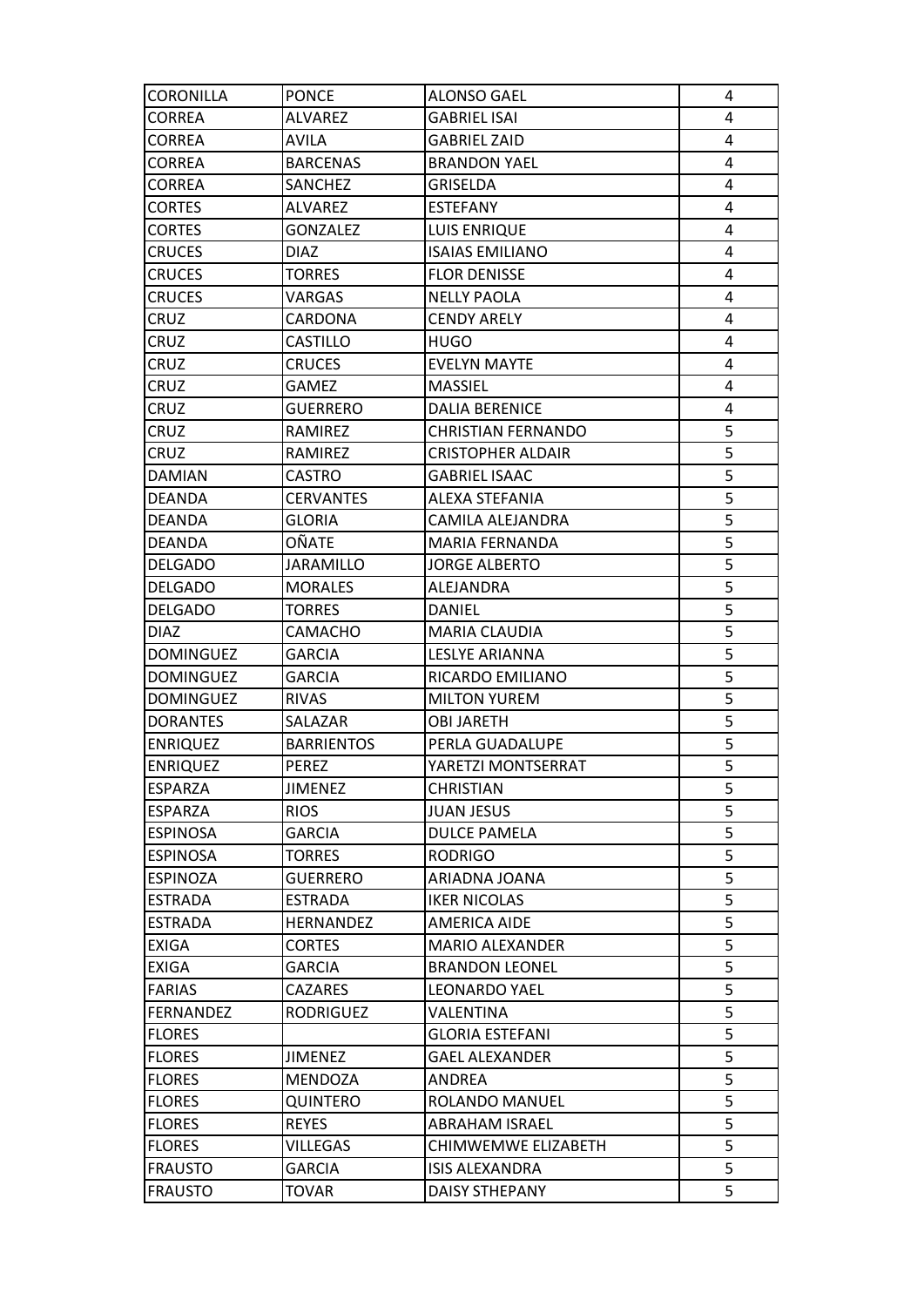| <b>FRIAS</b>    | ALVAREZ          | ALI CAMILA                 | 5              |
|-----------------|------------------|----------------------------|----------------|
| <b>FUENTES</b>  | RAMIREZ          | OMAR ALEJANDRO             | 5              |
| <b>FUENTES</b>  | <b>RIOS</b>      | <b>CESAR DALESSANDRO</b>   | 5              |
| <b>GALLARDO</b> | <b>CRUCES</b>    | DAVID ELOY                 | 5              |
| <b>GALVAN</b>   | MANZANO          | <b>JOHANA MICHELL</b>      | 5              |
| GALVAN          | <b>RAMIREZ</b>   | ABRIL ESTEFANIA            | 6              |
| GAMBOA          | VAZQUEZ          | <b>OCTAVIO</b>             | 6              |
| GAMEZ           | GALICIA          | DULCE ESPERANZA            | 6              |
| <b>GAMEZ</b>    | RAMIREZ          | <b>JOCELINE GUADALUPE</b>  | 6              |
| GAONA           | SAAVEDRA         | FELANY ALEXA               | 6              |
| GARAY           | AYALA            | JUAN CARLOS                | 6              |
| GARAY           | MANZANO          | AMERICA JOLETTE            | 6              |
| GARAY           | MANZANO          | YANIXZAN RAFAEL            | 6              |
| GARAY           | <b>RODRIGUEZ</b> | CARLA DANIELA              | 6              |
| GARAY           | <b>ROJAS</b>     | <b>MIGUEL ANGEL</b>        | 6              |
| GARAY           | <b>ROJAS</b>     | NADIA MONTSERRAT           | 6              |
| GARAY           | SALAZAR          | SCHOENSTATT GUADALUPE      | 6              |
| <b>GARCIA</b>   | AGUAYO           | <b>ALDO RAFAEL</b>         | 6              |
| <b>GARCIA</b>   | ALVAREZ          | <b>ALIZZON PAMELA</b>      | 6              |
| GARCIA          | <b>AVALOS</b>    | YURI SARAHI                | 6              |
| GARCIA          | CANALIZO         | <b>KAROL JOSEF GABRIEL</b> | 6              |
| GARCIA          | <b>ENRIQUEZ</b>  | <b>JOSUE FERNANDO</b>      | 6              |
| <b>GARCIA</b>   | <b>GONZALEZ</b>  | DIANA GUADALUPE            | 6              |
| <b>GARCIA</b>   | <b>GONZALEZ</b>  | <b>JOSE MIGUEL</b>         | 6              |
| GARCIA          | <b>GONZALEZ</b>  | PERLA GUADALUPE            | 6              |
| GARCIA          | GOVEA            | <b>JOSE CRISTIAN</b>       | 6              |
| GARCIA          | <b>GUERRERO</b>  | CAMILA                     | 6              |
| <b>GARCIA</b>   | <b>HUERTA</b>    | LIZBETH GUADALUPE          | 6              |
| <b>GARCIA</b>   | JUAREZ           | MARIA DANIELA              | 6              |
| GARCIA          | <b>MARTINEZ</b>  | <b>ALAN EDUARDO</b>        | 6              |
| <b>GARCIA</b>   | <b>MATA</b>      | <b>PEDRO</b>               | 6              |
| <b>GARCIA</b>   | <b>MEJIA</b>     | <b>SOFIA</b>               | 6              |
| <b>GARCIA</b>   | PADRON           | ANGEL RICARDO MICHELLE     | 6              |
| <b>GARCIA</b>   | RAMIREZ          | <b>BIANCA ELIZABETH</b>    | 6              |
| GARCIA          | SANCHEZ          | <b>ITZEL NAOMI</b>         | 6              |
| <b>GARCIA</b>   | <b>TORRES</b>    | <b>LUIS ANGEL</b>          | 6              |
| GARCIA          | VARELA           | ANGELA ARED                | 6              |
| GARCIA          | VAZQUEZ          | CINTHYA VALERIA            | 6              |
| <b>GASPAR</b>   | GONZALEZ         | <b>LUZ ATENEA</b>          | 6              |
| GASPAR          | RAMIREZ          | ARIADNA NATALIA            | 6              |
| <b>GODINEZ</b>  | <b>BALDERAS</b>  | ALONSO SANTIAGO            | 6              |
| <b>GODINEZ</b>  | COLMENERO        | <b>GERARDO ALBERTO</b>     | 6              |
| <b>GODINEZ</b>  | <b>ENRIQUEZ</b>  | <b>GABRIELA LIZETH</b>     | 6              |
| <b>GODINEZ</b>  | <b>GARCIA</b>    | <b>JUANA RENATA</b>        | 6              |
| <b>GODINEZ</b>  | <b>GUERRERO</b>  | ELIA GUADALUPE             | 6              |
| <b>GODINEZ</b>  | <b>GUIA</b>      | <b>VICTOR ADRIAN</b>       | $\overline{7}$ |
| <b>GODINEZ</b>  | <b>MACIAS</b>    | <b>ARELY NAOMI</b>         | $\overline{7}$ |
| <b>GODINEZ</b>  | <b>MARTINEZ</b>  | ALEJANDRO                  | 7              |
| <b>GODINEZ</b>  | <b>MENDEZ</b>    | <b>ALINE FERNANDA</b>      | $\overline{7}$ |
| <b>GODINEZ</b>  | <b>MENDEZ</b>    | KARLA DANIELA              | $\overline{7}$ |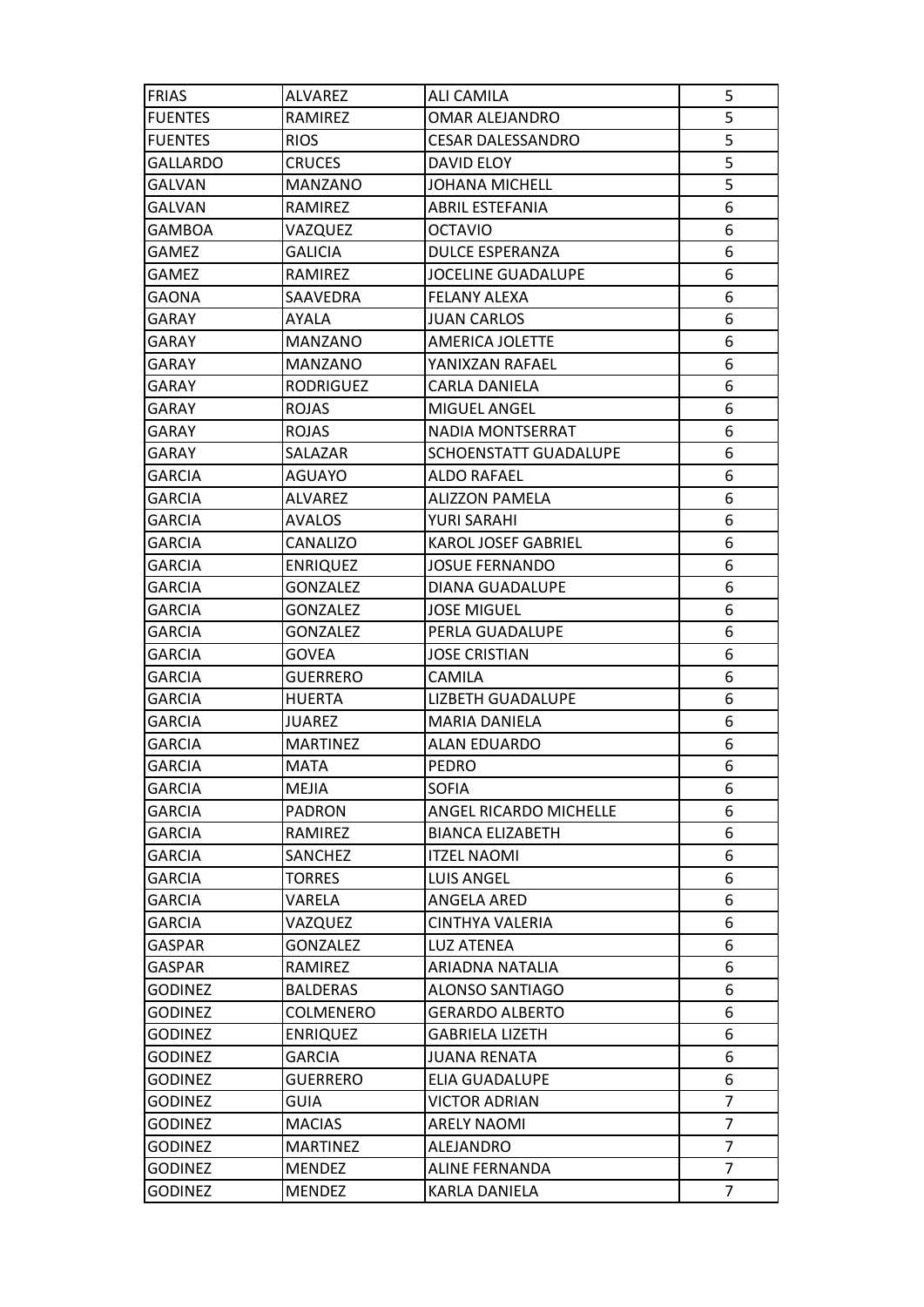| <b>GODINEZ</b>  | <b>MOLINA</b>    | <b>JOSE OZIEL</b>              | 7              |
|-----------------|------------------|--------------------------------|----------------|
| <b>GODINEZ</b>  | <b>ORTIZ</b>     | YESENIA                        | $\overline{7}$ |
| <b>GODINEZ</b>  | <b>PALACIOS</b>  | VERONICA                       | $\overline{7}$ |
| <b>GODINEZ</b>  | RAMIREZ          | <b>KARLA REGINA</b>            | $\overline{7}$ |
| <b>GODINEZ</b>  | <b>RAMIREZ</b>   | <b>MELANIE STEPHANIE</b>       | $\overline{7}$ |
| <b>GODINEZ</b>  | RODRIGUEZ        | ARIADNA ALFONSINA              | $\overline{7}$ |
| <b>GODINEZ</b>  | RODRIGUEZ        | <b>GRACIELA</b>                | $\overline{7}$ |
| <b>GODINEZ</b>  | RODRIGUEZ        | TANIA GABRIELA                 | $\overline{7}$ |
| <b>GODINEZ</b>  | SANDOVAL         | <b>HECTOR JOSE</b>             | $\overline{7}$ |
| <b>GODINEZ</b>  | VALDEZ           | <b>IRVING ANTONIO</b>          | $\overline{7}$ |
| <b>GOMEZ</b>    | <b>GUERRERO</b>  | <b>DULCE MARIA</b>             | $\overline{7}$ |
| <b>GOMEZ</b>    | <b>JUAREZ</b>    | ADELA ELIZABETH                | $\overline{7}$ |
| <b>GOMEZ</b>    | <b>MARTINEZ</b>  | LILIANA                        | $\overline{7}$ |
| <b>GOMEZ</b>    | VAZQUEZ          | <b>HERIBERTO</b>               | $\overline{7}$ |
| <b>GONZALEZ</b> | ALARCON          | VANESSA CAROLINA               | $\overline{7}$ |
| <b>GONZALEZ</b> | AVILES           | RENE ALEJANDRO                 | $\overline{7}$ |
| <b>GONZALEZ</b> | <b>BARAJAS</b>   | DANIELA ESMERALDA              | $\overline{7}$ |
| <b>GONZALEZ</b> | <b>BARAJAS</b>   | JENNIFER                       | $\overline{7}$ |
| <b>GONZALEZ</b> | CABRERA          | <b>GERARDO DAVID</b>           | $\overline{7}$ |
| <b>GONZALEZ</b> | CARRILLO         | <b>EDGAR ALEXANDER</b>         | 7              |
| <b>GONZALEZ</b> | <b>CORREA</b>    | DIANA KARINA                   | $\overline{7}$ |
| <b>GONZALEZ</b> | GODINEZ          | <b>JENNIFER NICOL</b>          | $\overline{7}$ |
| <b>GONZALEZ</b> | GONZALEZ         | <b>JULIO CESAR</b>             | $\overline{7}$ |
| <b>GONZALEZ</b> | <b>GRANADOS</b>  | PERLA VANESSA                  | $\overline{7}$ |
| <b>GONZALEZ</b> | GRIMALDO         | <b>SOFIA</b>                   | $\overline{7}$ |
| <b>GONZALEZ</b> | HERNANDEZ        | <b>ASHLEY ALONDRA</b>          | 7              |
| <b>GONZALEZ</b> | HERNANDEZ        | DANIA VALERIA                  | $\overline{7}$ |
| <b>GONZALEZ</b> | <b>HERNANDEZ</b> | JONATHAN SEBASTIAN             | $\overline{7}$ |
| <b>GONZALEZ</b> | HERNANDEZ        | MARIA ASHLEY DAAYAMI           | $\overline{7}$ |
| <b>GONZALEZ</b> | JUAREZ           | <b>VICTOR ANTONIO</b>          | $\overline{7}$ |
| <b>GONZALEZ</b> | LANDEROS         | TANIA LIZETH                   | $\overline{7}$ |
| <b>GONZALEZ</b> | <b>LOPEZ</b>     | <b>CRISTIAN ERNESTO</b>        | 7              |
| <b>GONZALEZ</b> | LOPEZ            | ESTEFANIA                      | 7              |
| <b>GONZALEZ</b> | LOPEZ            | YAEL ISAAC                     | $\overline{7}$ |
| <b>GONZALEZ</b> | LUNA             | <b>LIZBETH CITLALI</b>         | $\overline{7}$ |
| <b>GONZALEZ</b> | <b>MARES</b>     | <b>CARLOS RUBEN</b>            | 8              |
| <b>GONZALEZ</b> | <b>MARQUEZ</b>   | <b>FRANCISCO EMANUEL</b>       | 8              |
| <b>GONZALEZ</b> | <b>MONJARAS</b>  | ALAN ALEXIS                    | 8              |
| <b>GONZALEZ</b> | <b>MORALES</b>   | <b>JUAN DE DIOS CRISTOPHER</b> | 8              |
| <b>GONZALEZ</b> | <b>MURRIETA</b>  | JUAN ARMANDO                   | 8              |
| <b>GONZALEZ</b> | <b>PICHARDO</b>  | <b>MOISES DANIEL</b>           | 8              |
| <b>GONZALEZ</b> | ROMERO           | DAYANA NAHOMI                  | 8              |
| <b>GONZALEZ</b> | <b>ROMERO</b>    | SEBASTIAN                      | 8              |
| <b>GONZALEZ</b> | SALAZAR          | <b>ANDRE ORLANDO</b>           | 8              |
| <b>GONZALEZ</b> | <b>TRUJILLO</b>  | DIANA PAOLA                    | 8              |
| <b>GONZALEZ</b> | VELAZQUEZ        | <b>INGRI JOCELINE</b>          | 8              |
| GOVEA           | ARROYO           | <b>BRAYAN SAMUEL</b>           | 8              |
| <b>GRANADOS</b> | HUERTA           | <b>RENATA IVON</b>             | 8              |
| <b>GRANADOS</b> | VARGAS           | SAMUEL                         | 8              |
| <b>GRIFALDO</b> | CABRERA          | <b>BRANDON GAEL</b>            | 8              |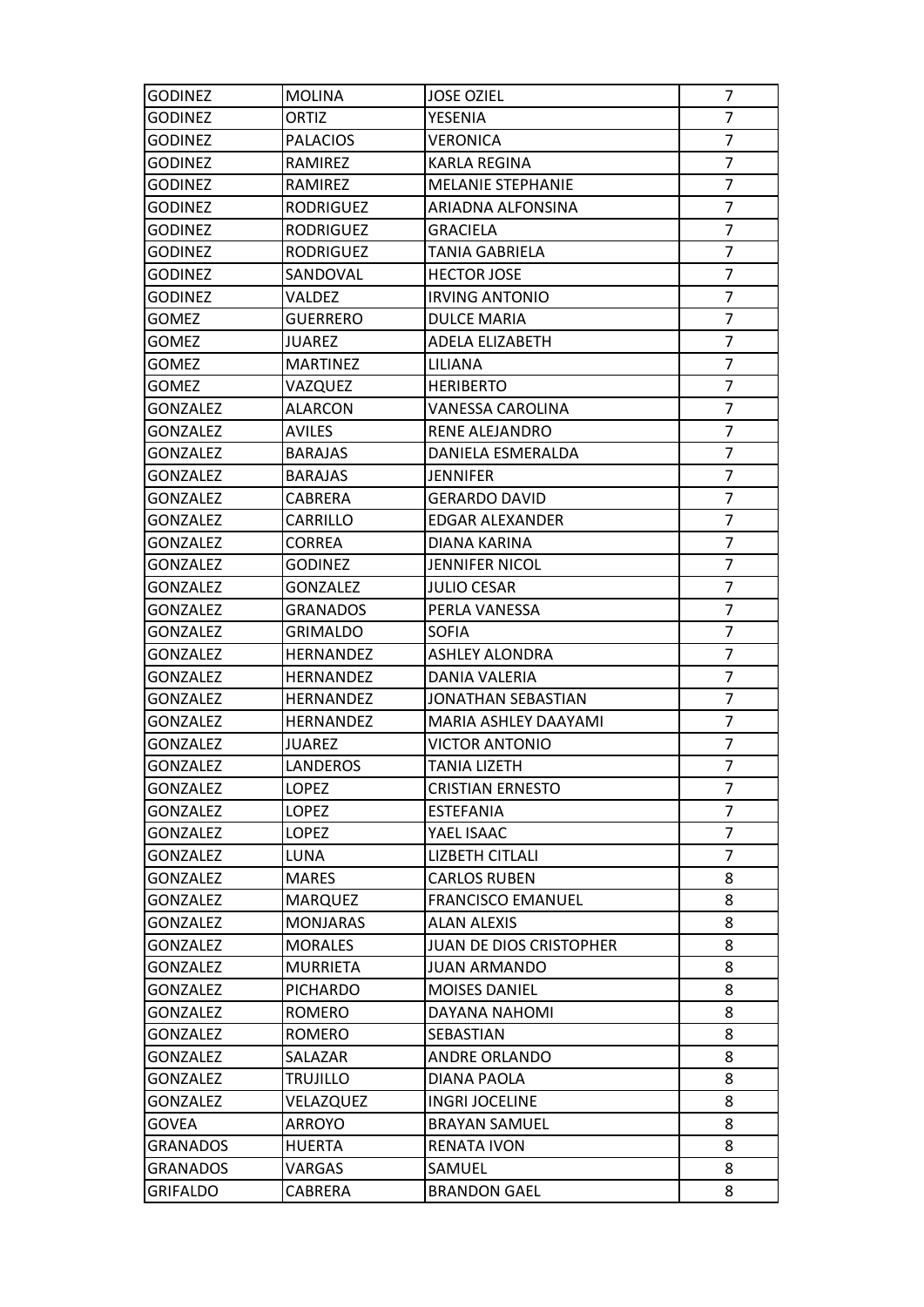| <b>GRIFALDO</b>  | VILLAFUERTE      | <b>RAFAEL</b>            | 8 |
|------------------|------------------|--------------------------|---|
| <b>GRIMALDO</b>  | CASTAÑEDA        | ANDREA JOSELYN           | 8 |
| GRIMALDO         | RAMIREZ          | PAOLA ALESSANDRA         | 8 |
| <b>GUERRA</b>    | <b>BARRON</b>    | DULCE VALERIA            | 8 |
| <b>GUERRA</b>    | <b>GONZALEZ</b>  | <b>METZI LIZETH</b>      | 8 |
| GUERRA           | <b>JUAREZ</b>    | MIRIAM CELESTE           | 8 |
| GUERRA           | LOPEZ            | <b>ARELY RUBI</b>        | 8 |
| GUERRA           | MENDOZA          | <b>JORGE ABRAHAM</b>     | 8 |
| GUERRA           | <b>MOLINA</b>    | <b>EMILY LEILANI</b>     | 8 |
| <b>GUERRERO</b>  | ARREDONDO        | XIMENA DEL ROSARIO       | 8 |
| <b>GUERRERO</b>  | <b>ENRIQUEZ</b>  | EVELYN ALEXANDRA         | 8 |
| <b>GUERRERO</b>  | LOPEZ            | <b>FERNANDA YANELI</b>   | 8 |
| GUERRERO         | <b>MARTINEZ</b>  | <b>JUAN ADRIAN</b>       | 8 |
| GUERRERO         | <b>SANCHEZ</b>   | ANGEL EMMANUEL           | 8 |
| <b>GUERRERO</b>  | <b>SEGURA</b>    | <b>GLORIA GUADALUPE</b>  | 8 |
| <b>GUERRERO</b>  | TAVERA           | ARIANA ELIZABET          | 8 |
| <b>GUERRERO</b>  | VELAZQUEZ        | JUAN DE DIOS             | 8 |
| GUTIERREZ        |                  | VALERIA                  | 8 |
| <b>GUTIERREZ</b> | ALMAGUER         | <b>LUCERO YARETZI</b>    | 8 |
| <b>GUTIERREZ</b> | CAMACHO          | <b>CESAR GUADALUPE</b>   | 8 |
| <b>GUTIERREZ</b> | <b>DIAZ</b>      | <b>MARIEL BETSABE</b>    | 8 |
| <b>GUTIERREZ</b> | <b>GUTIERREZ</b> | CRISTAL                  | 8 |
| GUTIERREZ        | <b>GUTIERREZ</b> | KAROL JACOB              | 8 |
| <b>GUTIERREZ</b> | <b>LICEA</b>     | <b>JORGE JUAN CARLOS</b> | 8 |
| <b>GUTIERREZ</b> | <b>LOPEZ</b>     | JUAN HUMBERTO            | 8 |
| <b>GUTIERREZ</b> | MELLADO          | <b>ANA MARLEEN</b>       | 9 |
| <b>GUTIERREZ</b> | <b>MENDEZ</b>    | <b>CITLALY GUADALUPE</b> | 9 |
| <b>GUTIERREZ</b> | REGALADO         | <b>BRISA GUADALUPE</b>   | 9 |
| <b>GUTIERREZ</b> | RODRIGUEZ        | <b>VICTOR DANIEL</b>     | 9 |
| <b>GUTIERREZ</b> | SALAZAR          | SAUL                     | 9 |
| <b>GUTIERREZ</b> | SANCHEZ          | DIANA VALERIA            | 9 |
| <b>GUTIERREZ</b> | <b>SANCHEZ</b>   | MARIELA VALENTINA        | 9 |
| <b>GUTIERREZ</b> | <b>TORRES</b>    | <b>RAMON</b>             | 9 |
| <b>GUZMAN</b>    | <b>ALMAGUER</b>  | <b>ESAU RAFAEL</b>       | 9 |
| <b>GUZMAN</b>    | QUIROGA          | ANA LAURA                | 9 |
| <b>HERNANDEZ</b> | <b>AGUILAR</b>   | <b>DIEGO ALBERTO</b>     | 9 |
| <b>HERNANDEZ</b> | ALVAREZ          | <b>JARETH TADEO</b>      | 9 |
| <b>HERNANDEZ</b> | <b>BELTRAN</b>   | MARTHA LILIANA           | 9 |
| <b>HERNANDEZ</b> | CABRERA          | MILA GUADALUPE           | 9 |
| <b>HERNANDEZ</b> | CARRILLO         | EVELYN GUADALUPE         | 9 |
| <b>HERNANDEZ</b> | <b>CERVANTES</b> | <b>OMAR JAIR</b>         | 9 |
| <b>HERNANDEZ</b> | <b>EXIGA</b>     | <b>JESUS MANUEL</b>      | 9 |
| <b>HERNANDEZ</b> | <b>GONZALEZ</b>  | <b>ISAURA GUADALUPE</b>  | 9 |
| <b>HERNANDEZ</b> | <b>HERNANDEZ</b> | <b>HECTOR ALEXANDER</b>  | 9 |
| <b>HERNANDEZ</b> | HERNANDEZ        | LEONARDO JESUS           | 9 |
| <b>HERNANDEZ</b> | <b>HERNANDEZ</b> | <b>MANUEL ALEXIS</b>     | 9 |
| <b>HERNANDEZ</b> | <b>LUGO</b>      | <b>EILIN</b>             | 9 |
| <b>HERNANDEZ</b> | <b>MORENO</b>    | LIZETH ALONDRA           | 9 |
| <b>HERNANDEZ</b> | MUÑOZ            | <b>CAROL EVANGELINE</b>  | 9 |
| HERNANDEZ        | PEREZ            | CUAUHTEMOC IPALNEMOHUANI | 9 |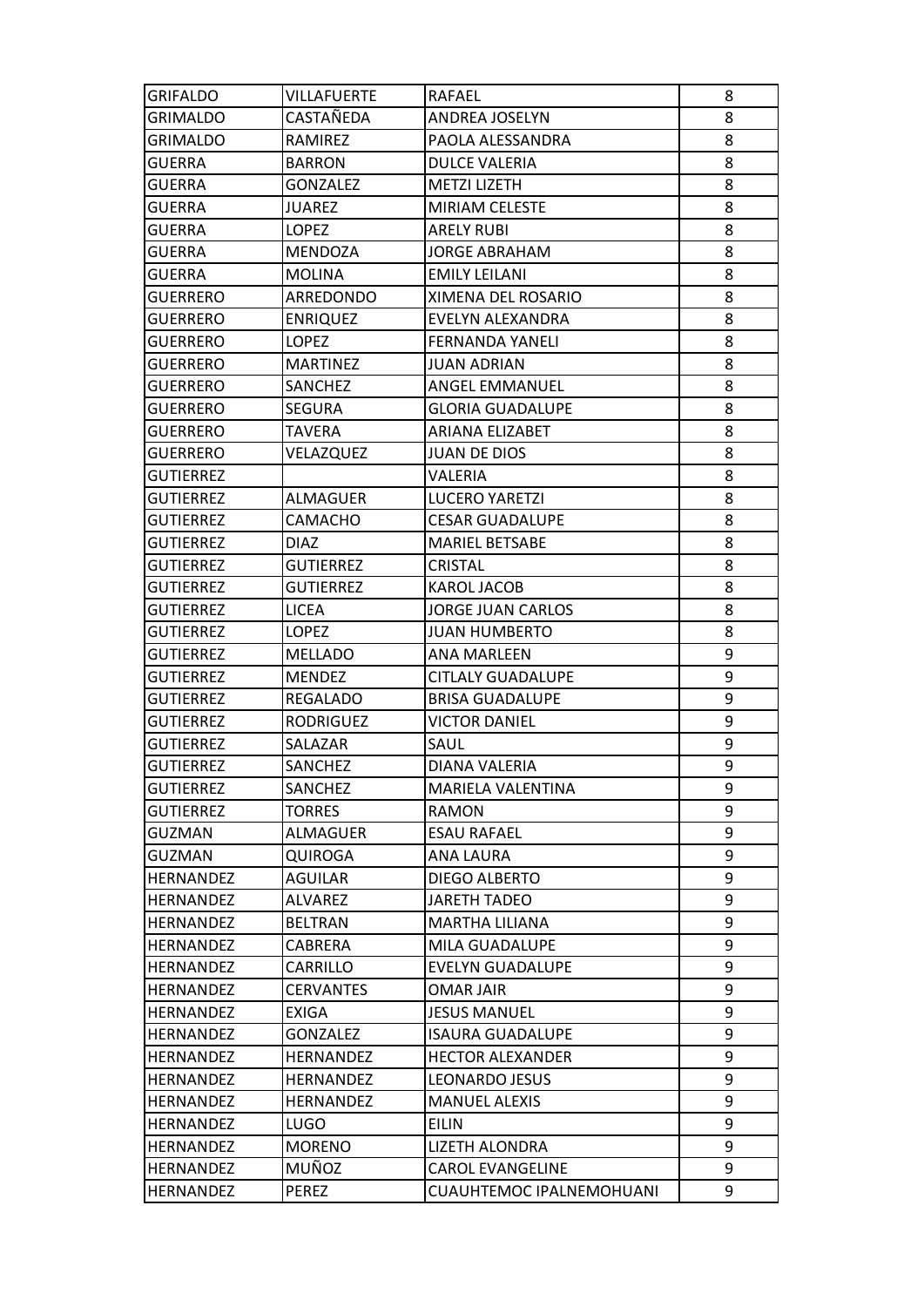| <b>HERNANDEZ</b> | QUEVEDO            | ELDA PALOMA              | 9  |
|------------------|--------------------|--------------------------|----|
| <b>HERNANDEZ</b> | <b>RAMIREZ</b>     | ANGEL                    | 9  |
| <b>HERNANDEZ</b> | RAMIREZ            | DAYRA KARIME             | 9  |
| <b>HERNANDEZ</b> | SANCHEZ            | <b>FRANCISCO JAVIER</b>  | 9  |
| <b>HERNANDEZ</b> | TOVAR              | <b>NELY ABIGAIL</b>      | 9  |
| <b>HERNANDEZ</b> | VAZQUEZ            | MARISSA                  | 9  |
| <b>HERNANDEZ</b> | VILLANUEVA         | <b>ALMA FABIOLA</b>      | 9  |
| HERRERA          | <b>GONZALEZ</b>    | DANIELA ELIZABETH        | 9  |
| <b>HERRERA</b>   | <b>HERNANDEZ</b>   | VALERIA JOSELYN          | 9  |
| <b>HERRERA</b>   | MATA               | <b>JUAN ALVARO</b>       | 9  |
| HERRERA          | <b>PALOMARES</b>   | <b>ANDREA CHEYENNE</b>   | 9  |
| HUERTA           | <b>GRIMALDO</b>    | <b>ILIAN PAOLA</b>       | 9  |
| <b>HUERTA</b>    | GUERRERO           | <b>MARIA GUADALUPE</b>   | 9  |
| <b>HUERTA</b>    | SILVA              | <b>JOSE ISAIAS</b>       | 9  |
| <b>HURTADO</b>   | ALCARAZ            | PAULA REGINA             | 9  |
| <b>IBARRA</b>    | <b>RODRIGUEZ</b>   | <b>CUAUHTEMOC ISRAEL</b> | 10 |
| <b>IBARRA</b>    | SORIA              | MELANIE CAROLINA         | 10 |
| <b>ISLAS</b>     | RANGEL             | XAVIER ALEXIS            | 10 |
| <b>JANTES</b>    | <b>GONZALEZ</b>    | <b>CRUZ GUADALUPE</b>    | 10 |
| <b>JANTES</b>    | SALAZAR            | <b>GUADALUPE MARISOL</b> | 10 |
| JARAMILLO        | MUÑOZ              | LUIS FERNANDO            | 10 |
| <b>JARAMILLO</b> | <b>TORRES</b>      | <b>SAUL URIEL</b>        | 10 |
| <b>JIMENEZ</b>   | CANO               | <b>ANA KAREN</b>         | 10 |
| <b>JIMENEZ</b>   | CANO               | FAUSTA VALENTINA         | 10 |
| <b>JIMENEZ</b>   | GUZMAN             | ROXANNA ISABELA          | 10 |
| <b>JIMENEZ</b>   | <b>HURTADO</b>     | <b>DULCE SOFIA</b>       | 10 |
| <b>JIMENEZ</b>   | <b>MENDEZ</b>      | <b>MARCO ANTONIO</b>     | 10 |
| <b>JIMENEZ</b>   | RAMIREZ            | SARA MONTSERRAT          | 10 |
| <b>JUAREZ</b>    | CANO               | <b>ISRAEL</b>            | 10 |
| <b>JUAREZ</b>    | <b>ESPINO</b>      | DAVID ALEJANDRO          | 10 |
| <b>JUAREZ</b>    | GARCIA             | <b>DULCE MARIA</b>       | 10 |
| <b>JUAREZ</b>    | <b>GRIMALDO</b>    | <b>MAURO ALBERTO</b>     | 10 |
| <b>JUAREZ</b>    | <b>LOPEZ</b>       | <b>PAULINA</b>           | 10 |
| <b>JUAREZ</b>    | <b>MEDRANO</b>     | JUAN                     | 10 |
| <b>JUAREZ</b>    | MEZA               | <b>FERNANDO MIGUEL</b>   | 10 |
| <b>JUAREZ</b>    | <b>PALACIOS</b>    | <b>DIANA LIZBETH</b>     | 10 |
| <b>JUAREZ</b>    | <b>PALOMARES</b>   | <b>FANNY MARISOL</b>     | 10 |
| <b>JUAREZ</b>    | <b>PEREZ</b>       | <b>ALDO ALEXANDER</b>    | 10 |
| <b>JUAREZ</b>    | <b>RODRIGUEZ</b>   | <b>FELIPE DAVID</b>      | 10 |
| LANDEROS         | ARREDONDO          | <b>ANGEL DANIEL</b>      | 10 |
| <b>LANDEROS</b>  | <b>GRANADOS</b>    | <b>JORGE EMIR</b>        | 10 |
| <b>LANDEROS</b>  | VAZQUEZ            | DAVID ALEJANDRO          | 10 |
| LARA             | <b>BUENRROSTRO</b> | CARLA                    | 10 |
| LARA             | <b>LANDEROS</b>    | MIRIAM ABRIL             | 10 |
| LASCANO          | SANCHEZ            | VALERIA AMEYALLI         | 10 |
| LAZO             | <b>JIMENEZ</b>     | KARLA AZUCENA            | 10 |
| LEDEZMA          | <b>OLVERA</b>      | MELANY GUADALUPE MIRANDA | 10 |
| <b>LIRA</b>      | <b>MOCTEZUMA</b>   | <b>MARCO ISAI</b>        | 10 |
| LOPEZ            | <b>AGUILERA</b>    | <b>ALINE</b>             | 10 |
| LOPEZ            | GUTIERREZ          | ASHLYN VALERIA           | 10 |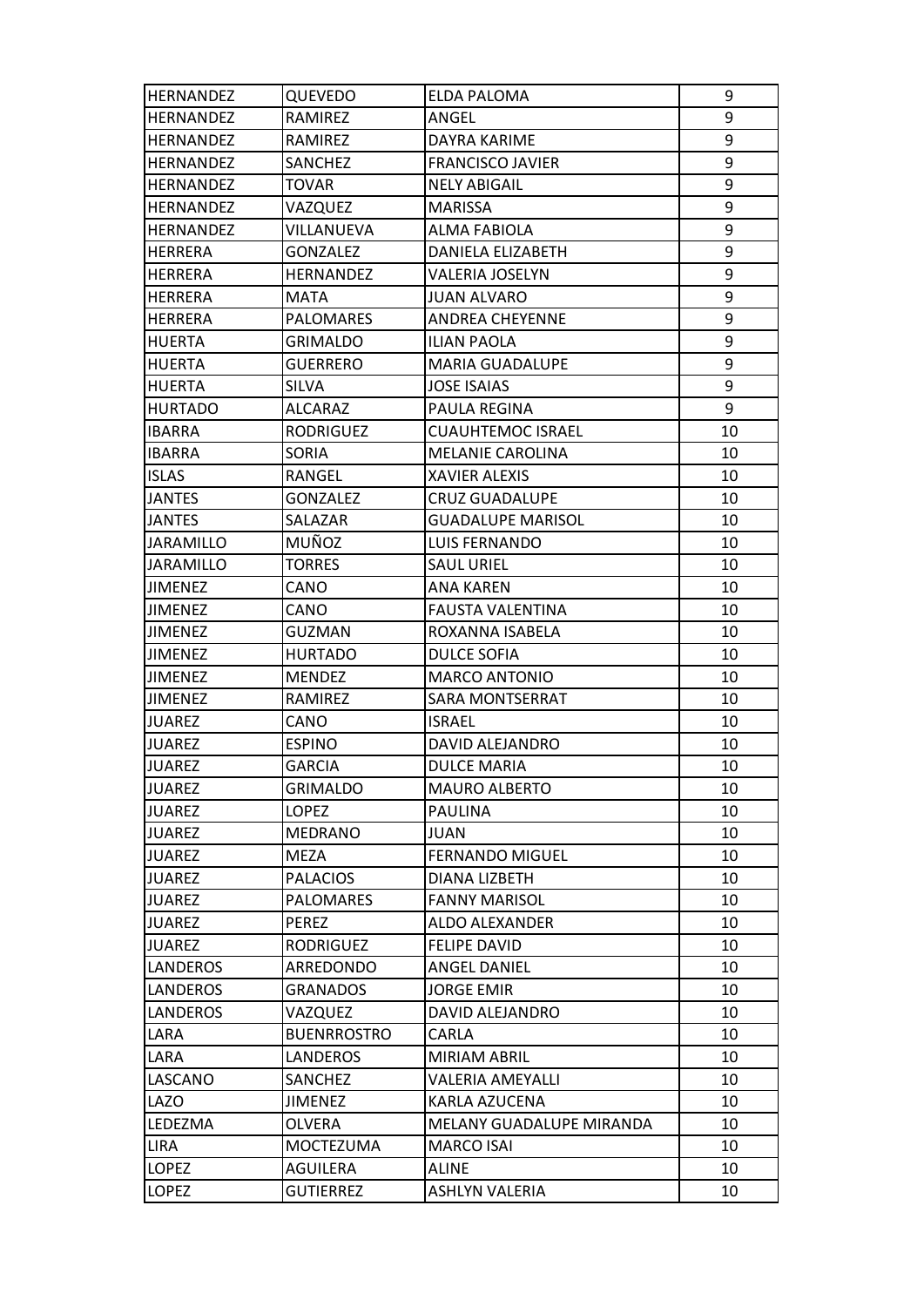| <b>LOPEZ</b>    | <b>GUZMAN</b>    | <b>JESUS EDUARDO</b>     | 10 |
|-----------------|------------------|--------------------------|----|
| <b>LOPEZ</b>    | <b>LOPEZ</b>     | NAYELI VIRIDIANA         | 10 |
| <b>LOPEZ</b>    | <b>MANZANO</b>   | DIEGO                    | 10 |
| <b>LOPEZ</b>    | RAMIREZ          | <b>FATIMA</b>            | 10 |
| LOPEZ           | RODRIGUEZ        | <b>FERNANDO EMMANUEL</b> | 10 |
| <b>LOPEZ</b>    | <b>RODRIGUEZ</b> | <b>LIZETH FERNANDA</b>   | 11 |
| <b>LOPEZ</b>    | VAZQUEZ          | <b>JESUS ARTURO</b>      | 11 |
| <b>LOPEZ</b>    | VELAZQUEZ        | <b>AARON ISAAC</b>       | 11 |
| LOZADA          | CANO             | <b>JUAN ALEJANDRO</b>    | 11 |
| LUCAS           | QUINTANA         | <b>BRIAN URIEL</b>       | 11 |
| <b>LUCAS</b>    | <b>QUINTANA</b>  | <b>WENDY GUADALUPE</b>   | 11 |
| <b>LUGO</b>     | CRUCES           | <b>JUAN JOSE</b>         | 11 |
| LUNA            | <b>ALMAGUER</b>  | <b>SERGIO HERIBERTO</b>  | 11 |
| LUNA            | ARREDONDO        | <b>MARTIN</b>            | 11 |
| LUNA            | JASSO            | <b>SERGIO ALBERTO</b>    | 11 |
| LUNA            | <b>MARTINEZ</b>  | <b>HUGO GAEL</b>         | 11 |
| LUNA            | <b>MATA</b>      | DANIA RUBI               | 11 |
| LUNA            | <b>SERRANO</b>   | NICOLE IVANNA            | 11 |
| <b>MACIAS</b>   | GASPAR           | <b>JOSE EMMANUEL</b>     | 11 |
| MADRIGAL        | <b>ESQUIVEL</b>  | <b>EUSEBIO ENRIQUE</b>   | 11 |
| MANZANO         | CASTILLO         | <b>EMILIANO</b>          | 11 |
| MANZANO         | <b>CERVANTES</b> | <b>EVELYN SARAHI</b>     | 11 |
| MANZANO         | <b>GARCIA</b>    | <b>JESUS ALBERTO</b>     | 11 |
| <b>MANZANO</b>  | GUZMAN           | ANDREA MONSERRAT         | 11 |
| MANZANO         | <b>HERNANDEZ</b> | GIOVANNI ALEXANDER       | 11 |
| MANZANO         | <b>LOPEZ</b>     | CRISTAL                  | 11 |
| <b>MANZANO</b>  | <b>MANZANO</b>   | JAEL ALEJANDRO           | 11 |
| MANZANO         | TAVARES          | <b>JOSUE EMILIANO</b>    | 11 |
| <b>MANZANO</b>  | VAZQUEZ          | LESLIE ESMERALDA         | 11 |
| <b>MARES</b>    | <b>MORALES</b>   | <b>JUAN ANTONIO</b>      | 11 |
| <b>MARES</b>    | SERNA            | <b>WENDY EDITH</b>       | 11 |
| <b>MARIANO</b>  | <b>HUERTA</b>    | <b>ROXANA</b>            | 11 |
| <b>MARQUEZ</b>  | GONZALEZ         | NADIA VERONICA           | 11 |
| <b>MARQUEZ</b>  | <b>JUAREZ</b>    | <b>KAROL LIZBETH</b>     | 11 |
| <b>MARTINEZ</b> | AGUILAR          | SCHOENSTATT MARIA        | 11 |
| <b>MARTINEZ</b> | <b>CASTRO</b>    | NATALIA ESTEFANIA        | 11 |
| <b>MARTINEZ</b> | <b>CONTRERAS</b> | CAROL YAZMIN             | 11 |
| <b>MARTINEZ</b> | <b>CONTRERAS</b> | YOALI                    | 11 |
| <b>MARTINEZ</b> | <b>CUIN</b>      | <b>SHIJAM NATALY</b>     | 11 |
| <b>MARTINEZ</b> | <b>GONZALEZ</b>  | JONATHAN                 | 11 |
| <b>MARTINEZ</b> | GONZALEZ         | <b>KARLA GUADALUPE</b>   | 11 |
| <b>MARTINEZ</b> | <b>GUZMAN</b>    | <b>KEVIN EDUARDO</b>     | 11 |
| <b>MARTINEZ</b> | <b>HERNANDEZ</b> | ESTRELLA NAYELI          | 11 |
| <b>MARTINEZ</b> | <b>JIMENEZ</b>   | <b>LUIS ANGEL</b>        | 11 |
| <b>MARTINEZ</b> | LANDEROS         | TANIA MONSERRAT          | 11 |
| <b>MARTINEZ</b> | <b>MARTINEZ</b>  | <b>JAN CARLO</b>         | 12 |
| <b>MARTINEZ</b> | <b>MEZA</b>      | PERLA JOCELINE           | 12 |
| <b>MARTINEZ</b> | <b>MORENO</b>    | MIGUEL ANGEL             | 12 |
| <b>MARTINEZ</b> | <b>OLVERA</b>    | <b>JOVANNA ITZEL</b>     | 12 |
| <b>MARTINEZ</b> | OTERO            | <b>MONICA</b>            | 12 |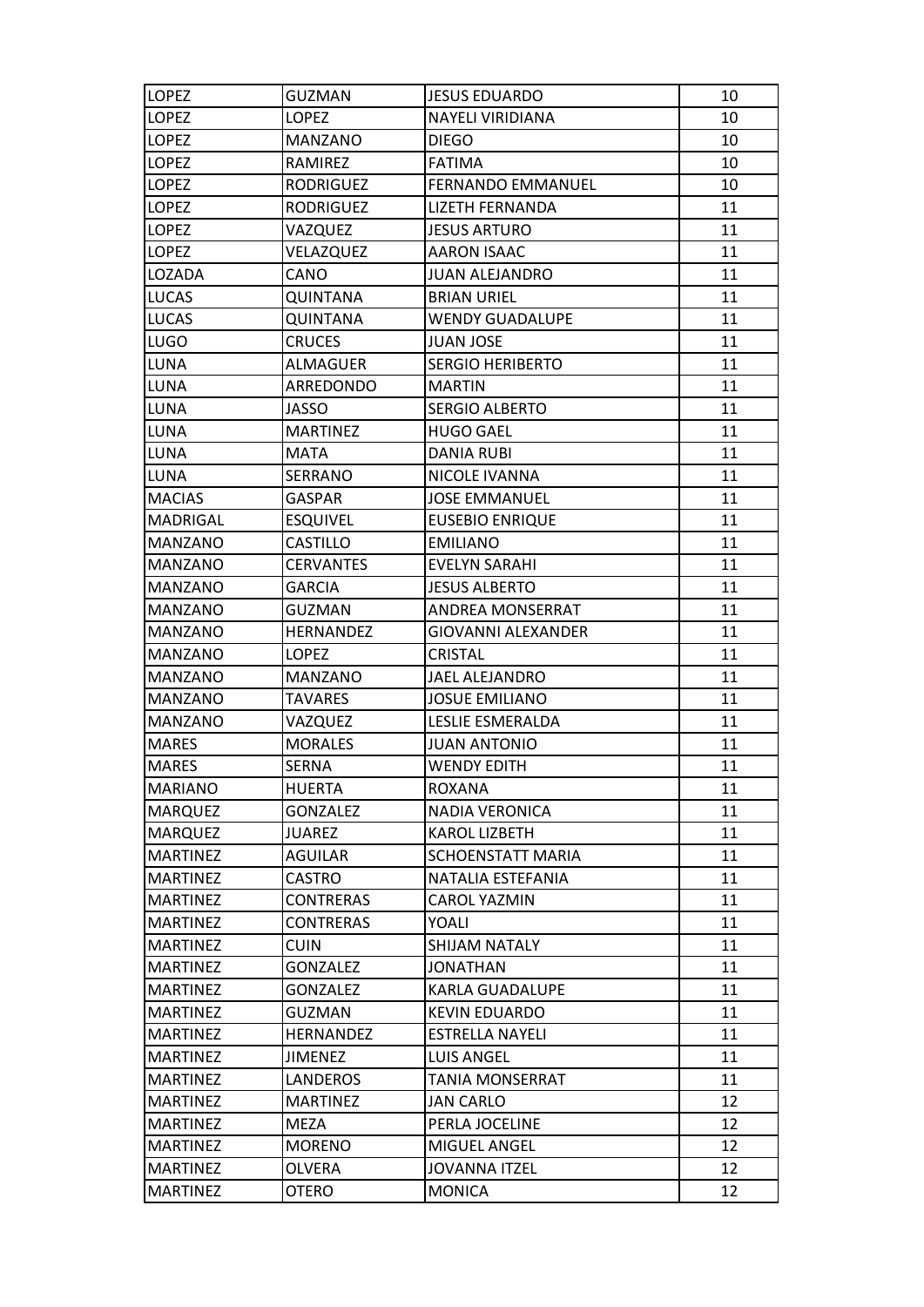| <b>MARTINEZ</b>  | <b>PAREDON</b>   | OSCAR EDUARDO          | 12 |
|------------------|------------------|------------------------|----|
| <b>MARTINEZ</b>  | <b>PERALES</b>   | <b>IVON MONSERRAT</b>  | 12 |
| <b>MARTINEZ</b>  | PERALTA          | KAREN ALEXA            | 12 |
| <b>MARTINEZ</b>  | <b>PEREZ</b>     | <b>ALMA DANIELA</b>    | 12 |
| <b>MARTINEZ</b>  | <b>PEREZ</b>     | <b>BRANDON DANIEL</b>  | 12 |
| <b>MARTINEZ</b>  | PEREZ            | <b>SERGIO LUIS</b>     | 12 |
| <b>MARTINEZ</b>  | RAMIREZ          | <b>JUAN ANTONIO</b>    | 12 |
| <b>MARTINEZ</b>  | RANGEL           | <b>ABRIL BETSABE</b>   | 12 |
| <b>MARTINEZ</b>  | RANGEL           | LEONEL GABRIEL         | 12 |
| <b>MARTINEZ</b>  | SERNA            | <b>ALIX RENATA</b>     | 12 |
| <b>MARTINEZ</b>  | ZAVALA           | KAROL ANDREA           | 12 |
| <b>MATA</b>      | ARTEAGA          | ISRAEL                 | 12 |
| <b>MATA</b>      | <b>CARDENAS</b>  | KARLA NOEMI            | 12 |
| <b>MATA</b>      | <b>GODINEZ</b>   | <b>MELISSA</b>         | 12 |
| <b>MAVING</b>    | SOTO             | PAULO SANTIAGO         | 12 |
| <b>MAYA</b>      | <b>LOPEZ</b>     | LEILA BERENICE         | 12 |
| <b>MEDEL</b>     | <b>BARCENAS</b>  | CARLOS URIEL           | 12 |
| <b>MEDELLIN</b>  | <b>GONZALEZ</b>  | MARCELA                | 12 |
| <b>MEJIA</b>     | <b>AGUAYO</b>    | <b>JULISSA PAMELA</b>  | 12 |
| MEJIA            | <b>GRIMALDO</b>  | MARIA VANESSA          | 12 |
| <b>MEJIA</b>     | MENDEZ           | TANIA CRISTINA         | 12 |
| MEJIA            | RAMIREZ          | MIGUEL SAN JUAN        | 12 |
| <b>MELENDEZ</b>  | <b>ANTONIO</b>   | PAOLA PATRICIA         | 12 |
| <b>MENDEZ</b>    | ARMENDARIZ       | <b>ALAN LEONARDO</b>   | 12 |
| <b>MENDEZ</b>    | <b>DELGADO</b>   | KARIM                  | 12 |
| <b>MENDEZ</b>    | <b>ENRIQUEZ</b>  | <b>JESUS OMAR</b>      | 12 |
| <b>MENDEZ</b>    | <b>GODINEZ</b>   | LUIS ARMANDO           | 12 |
| <b>MENDEZ</b>    | GOMEZ            | MARELY                 | 12 |
| <b>MENDEZ</b>    | <b>GOVEA</b>     | <b>AYLIN BRIYET</b>    | 12 |
| <b>MENDEZ</b>    | <b>HERNANDEZ</b> | <b>ISIDORE JOSEPH</b>  | 12 |
| <b>MENDEZ</b>    | LUNA             | <b>MARELY ADAMARIS</b> | 12 |
| <b>MENDEZ</b>    | <b>RIOS</b>      | <b>MARIANA</b>         | 12 |
| <b>MENDEZ</b>    | SANDOVAL         | CHRISTOPHER ALEJANDRO  | 12 |
| <b>MENDEZ</b>    | VAZQUEZ          | <b>ANNDRICK OMAR</b>   | 12 |
| <b>MENDIETA</b>  | <b>MALDONADO</b> | NATHALIA               | 12 |
| <b>MENDIOLA</b>  | <b>MARQUEZ</b>   | <b>CARLOS MANUEL</b>   | 13 |
| <b>MENDOZA</b>   | <b>CRUCES</b>    | <b>LUZ REGINA</b>      | 13 |
| <b>MENDOZA</b>   | <b>CRUCES</b>    | <b>MARIA FERNANDA</b>  | 13 |
| <b>MENDOZA</b>   | <b>GONZALEZ</b>  | PEDRO SANTIAGO         | 13 |
| MENDOZA          | <b>RODRIGUEZ</b> | JONATHAN RODRIGO       | 13 |
| <b>MENDOZA</b>   | SALAZAR          | VANESSA                | 13 |
| <b>MILIAN</b>    | <b>ALVAREZ</b>   | <b>ANGEL GAEL</b>      | 13 |
| <b>MOCTEZUMA</b> | <b>GERONIMO</b>  | WILLIAM ADALID         | 13 |
| <b>MOCTEZUMA</b> | <b>REYES</b>     | FERNANDA VALENTINA     | 13 |
| <b>MOCTEZUMA</b> | VENEGAS          | AYLIN GABRIELA         | 13 |
| <b>MOLINA</b>    | <b>DORANTES</b>  | <b>FLOR YAZMIN</b>     | 13 |
| <b>MONCADA</b>   | ALEJANDRI        | GAEL                   | 13 |
| <b>MONCADA</b>   | <b>MARTINEZ</b>  | KARLA LIZBETH          | 13 |
| <b>MONCADA</b>   | <b>TORRES</b>    | CECILIA JACQUELINE     | 13 |
| <b>MONJARAS</b>  | <b>GUERRERO</b>  | PEDRO EMILIO           | 13 |